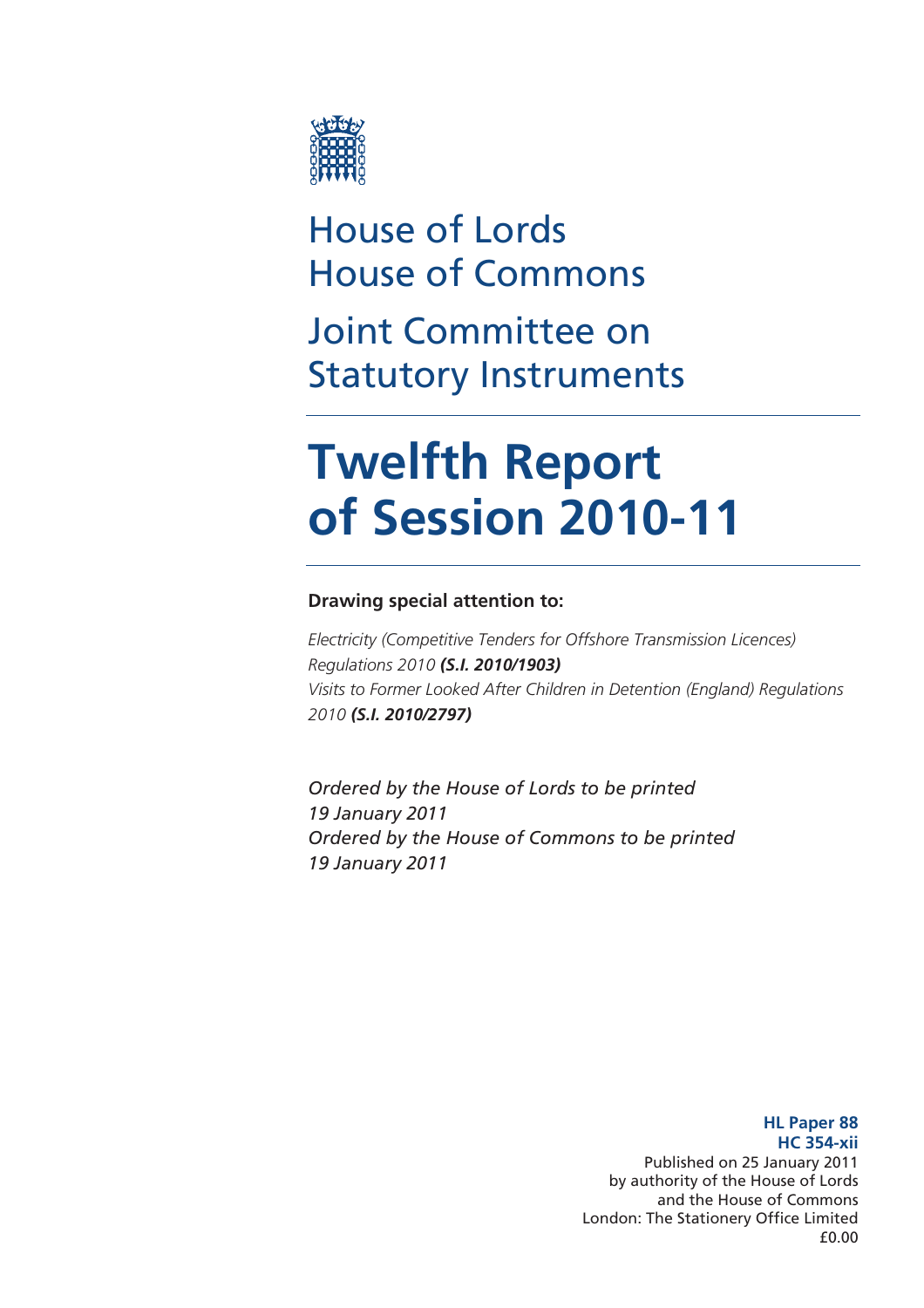## **Joint Committee on Statutory Instruments**

#### **Current membership**

#### House of Lords

Lord Campbell of Alloway (*Conservative*) Lord Clinton-Davis *(Labour)* Baroness Eccles *(Conservative)*  Lord Kennedy *(Labour)* Earl of Mar and Kellie (*Liberal Democrat*) Lord Rees Mogg *(Crossbench)*  Baroness Stern (*Crossbench*)

#### House of Commons

Mr George Mudie MP (*Labour, Leeds East*) (Chairman) Mr Robert Buckland MP (*Conservative, South Swindon*) Michael Ellis MP (*Conservative, Northampton North*) John Hemming MP (Liberal Democrat*, Birmingham, Yardley*) Mr Ian Liddell-Grainger MP (Conservative*, Bridgwater and West Somerset*) Toby Perkins MP (Labour*, Chesterfield*)

#### **Powers**

The full constitution and powers of the Committee are set out in House of Commons Standing Order No. 151 and House of Lords Standing Order No. 74, available on the Internet via [www.parliament.uk/jcsi](http://www.parliament.uk/jcsi).

#### **Remit**

The Joint Committee on Statutory Instruments (JCSI) is appointed to consider statutory instruments made in exercise of powers granted by Act of Parliament. Instruments not laid before Parliament are included within the Committee's remit; but local instruments and instruments made by devolved administrations are not considered by JCSI unless they are required to be laid before Parliament.

The role of the JCSI, whose membership is drawn from both Houses of Parliament, is to assess the technical qualities of each instrument that falls within its remit and to decide whether to draw the special attention of each House to any instrument on one or more of the following grounds:

- i. that it imposes, or sets the amount of, a charge on public revenue or that it requires payment for a licence, consent or service to be made to the Exchequer, a government department or a public or local authority, or sets the amount of the payment;
- ii. that its parent legislation says that it cannot be challenged in the courts;
- iii. that it appears to have retrospective effect without the express authority of the parent legislation;
- iv. that there appears to have been unjustifiable delay in publishing it or laying it before Parliament;
- v. that there appears to have been unjustifiable delay in sending a notification under the proviso to section 4(1) of the Statutory Instruments Act 1946, where the instrument has come into force before it has been laid;
- vi. that there appears to be doubt about whether there is power to make it or that it appears to make an unusual or unexpected use of the power to make;
- vii. that its form or meaning needs to be explained;
- viii. that its drafting appears to be defective;
- ix. any other ground which does not go to its merits or the policy behind it.

The Committee usually meets weekly when Parliament is sitting.

#### **Publications**

The reports of the Committee are published by The Stationery Office by Order of both Houses. All publications of the Committee are on the Internet at [www.parliament.uk/j](http://www.parliament.uk/parliamentary_committees/joint_committee_on_statutory_%20instruments.cfm)csi.

#### **Committee staff**

The current staff of the Committee are John Whatley (*Commons Clerk*), Kath Kavanagh (*Lords Clerk*) and Jennifer Steele (*Committee Assistant*). Advisory Counsel: Peter Davis and Peter Brooksbank (*Commons)*; Allan Roberts, Nicholas Beach and Peter Milledge *(Lords)***.** 

#### **Contacts**

All correspondence should be addressed to the Clerk of the Joint Committee on Statutory Instruments, 7 Millbank, London SW1P 3JA. The telephone number for general inquiries is: 020 7219 2026; the Committee's email address is: jcsi@parliament.uk.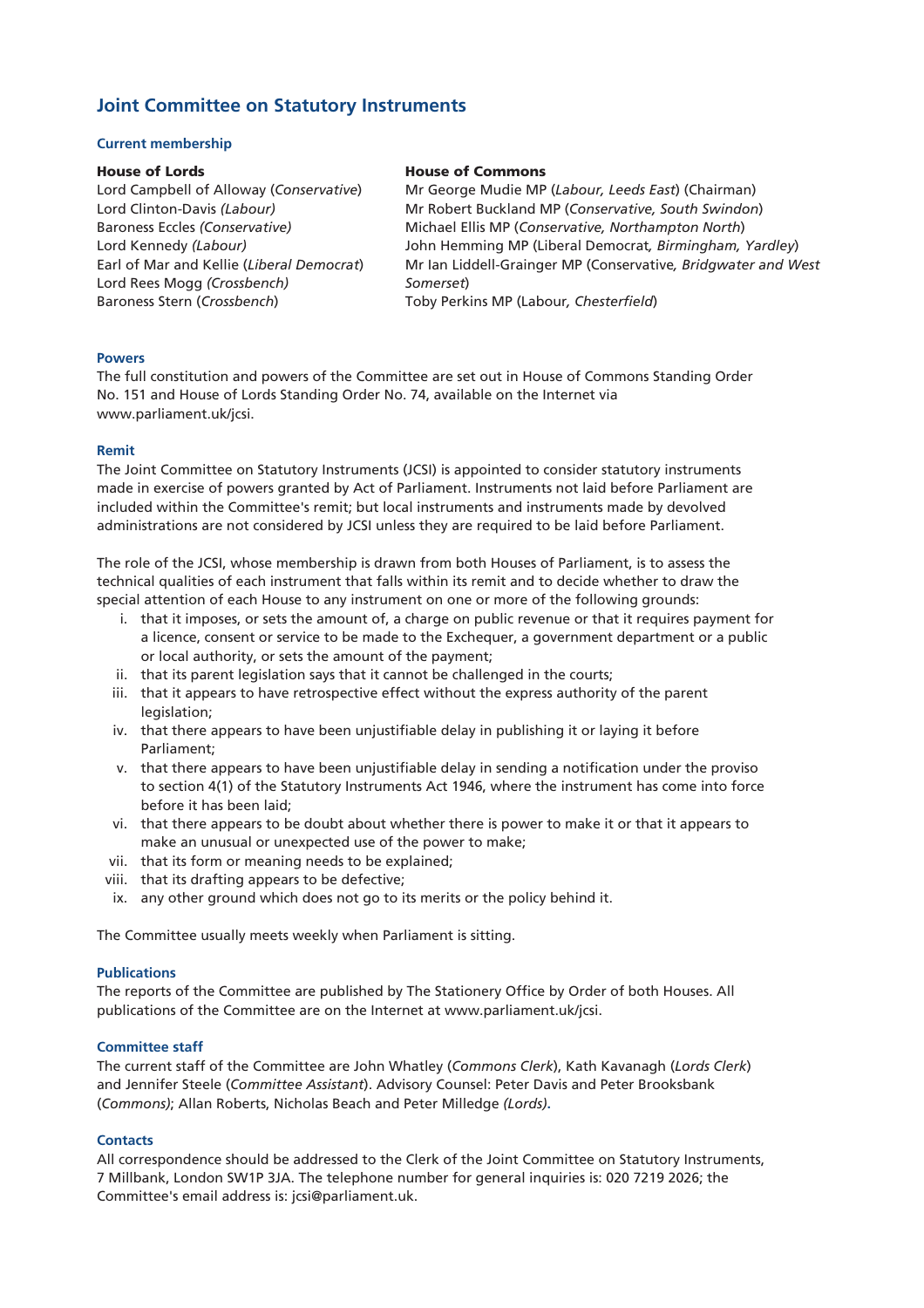# **Contents**

| <b>Report</b>                                                             | Page |
|---------------------------------------------------------------------------|------|
| <b>Instruments reported</b>                                               | 2    |
| 1 S.I. 2010/1903: Reported for defective drafting                         | 2    |
| 2 S.I. 2010/2797: Reported for defective drafting                         | 3    |
| Instruments not reported                                                  | 4    |
| <b>Annex</b>                                                              | 4    |
| <b>Appendix 1</b>                                                         | 6    |
| S.I. 2010/1903: memorandum from the Office of Gas and Electricity Markets | 6    |
| <b>Appendix 2</b>                                                         | 11   |
| S.I. 2010/2797: memorandum from the Department for Education              | 11   |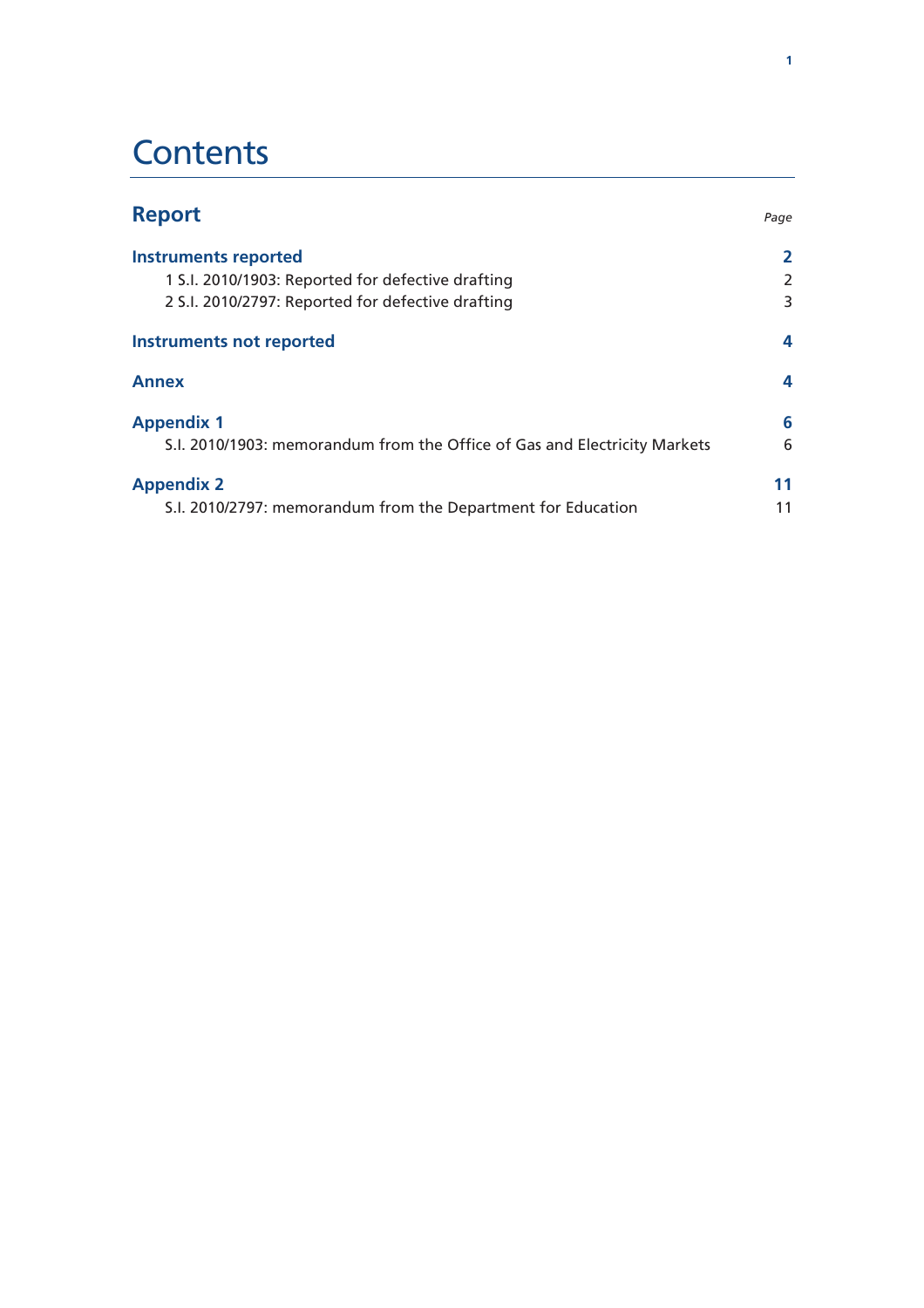# <span id="page-3-0"></span>Instruments reported

**At its meeting on 19 January 2011 the Committee scrutinised a number of Instruments in accordance with Standing Orders. It was agreed that the special attention of both Houses should be drawn to two of those considered. The Instruments and the grounds for reporting them are given below. The relevant Departmental memoranda are published as appendices to this report.** 

# 1 **S.I. 2010/1903: Reported for defective drafting**

*Electricity (Competitive Tenders for Offshore Transmission Licences) Regulations 2010 (S.I. 2010/1903)* 

### 1.1 **The Committee draws the special attention of both Houses to these Regulations on the ground that in two respects they are defectively drafted.**

1.2 Regulation 3(1) defines the term 'entry conditions'. Apart from the definition itself, however, the term "entry conditions" is confined to the headings. In a memorandum printed at Appendix 1, the Office of Gas and Electricity Markets says "the definition of 'entry conditions' is redundant in the current version of the regulations. Ofgem is grateful to the Committee for bringing this error to Ofgem's attention and we undertake to address the point as part of the upcoming review." The Committee notes the undertaking to correct the position as part of a review planned for 2011. **The Committee accordingly reports regulation 3(1) for defective drafting, acknowledged by the Department.**

1.3 Paragraph 3 of Schedule 1 provides that "Where the Authority considers that the developer has not met the requirements in paragraph 2(c), (d) or (e), it may deem a project to be a qualifying project for those purposes, where the Authority is satisfied that the developer will use its reasonable endeavours to meet those requirements within a reasonable time period, such period to be notified by the Authority to the developer and to be no later than 31 March 2012." The Committee asked whether it is intended that 31 March 2012 is to be the final start date for the reasonable time period referred to, the final end date for that period or the final date for it be notified, and how that intention is achieved by the text. In its memorandum the Office of Gas and Electricity Markets says "the intention is that the 31 March 2012 date is to be the final end date for the reasonable time period referred to in the previous line. … Ofgem considers that this intention is supported by the language of Schedule 1, paragraph 3, but recognises that the language could be clearer. Ofgem is grateful to the Committee for bringing this point to Ofgem's attention and we undertake to address it as part of the upcoming review." The Committee continues to think the provision unclear in its present form and is therefore pleased to note the intention to clarify it as part of the proposed review. **The Committee accordingly reports paragraph 3 of Schedule 1 for defective drafting, acknowledged to some extent by the Department.**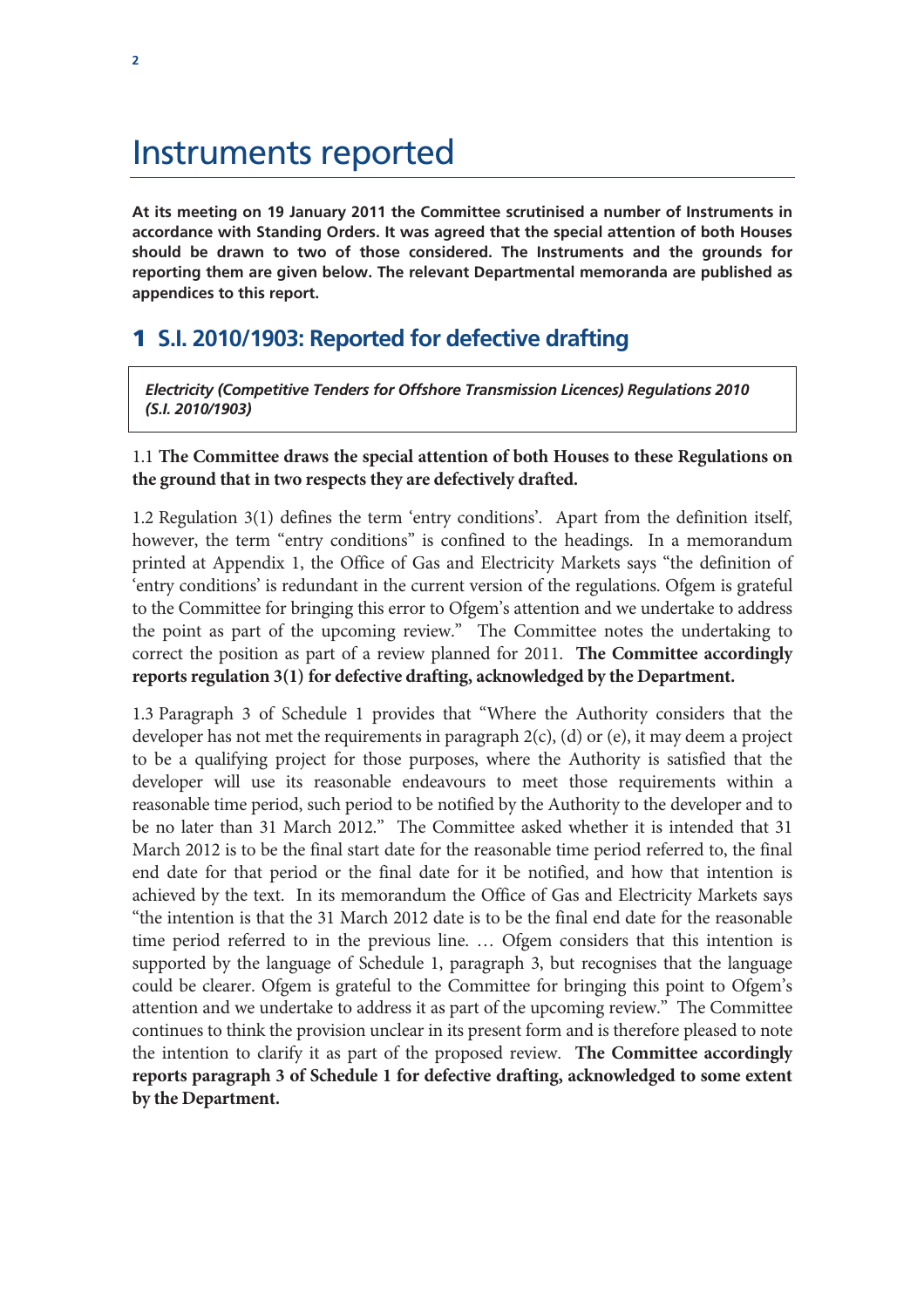# <span id="page-4-0"></span>2 **S.I. 2010/2797: Reported for defective drafting**

*Visits to Former Looked After Children in Detention (England) Regulations 2010 (S.I. 2010/2797)* 

### 2.1 **The Committee draws the special attention of both Houses to these Regulations on the ground that they are defectively drafted in four related respects.**

2.2 Regulation 2(1) contains a reference to the expression "youth offending team", regulation 3 (which contains unconventionally numbered sub-divisions) refers to "young offender institution" and "secure training centre", and regulation 6(3) refers to the "registered manager" of an institution. None of these expressions is defined either in the operative text of the instrument or in the enabling Act. Instead, in each case a footnote is inserted giving a reference to other legislation which defines or otherwise explains the intended meaning of the expression.

2.3 In a memorandum printed at Appendix 2, the Department for Education accepts that it would have been appropriate to define the expressions in the operative text of the instrument and undertakes to amend the Regulations to achieve this, and to correct the numbering in regulation 3, at the earliest suitable opportunity. The Department also accepts that three of the footnotes are themselves defective or incomplete.

### 2.4 **The Committee accordingly reports these Regulations for defective drafting, acknowledged by the Department.**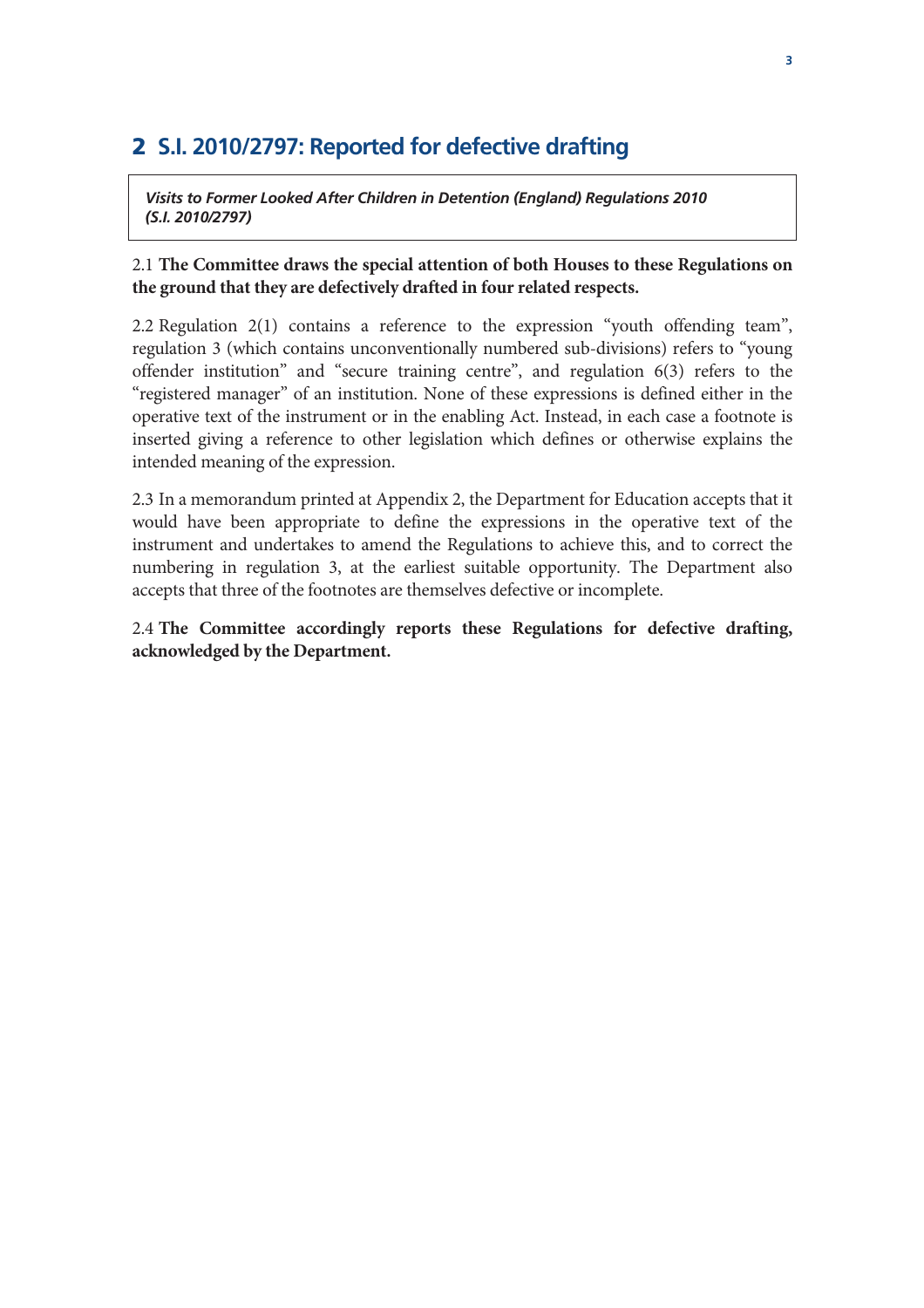# <span id="page-5-0"></span>Instruments not reported

**At its meeting on 19 January 2011 the Committee considered the Instruments set out in the Annex to this Report, none of which were required to be reported to both Houses.** 

# Annex

#### **Draft Instruments requiring affirmative approval**

| Draft S.I. | Investment Bank (Amendment of Definition) Order 2011                                                 |
|------------|------------------------------------------------------------------------------------------------------|
| Draft S.I. | <b>Investment Bank Special Administration Regulations 2011</b>                                       |
| Draft S.I. | Offshore Chemicals (Amendment) Regulations 2011                                                      |
| Draft S.I. | Offshore Petroleum Activities (Oil Pollution Prevention and Control)<br>(Amendment) Regulations 2011 |
| Draft S.I. | Terrorism Act 2000 (Proscribed Organisations) (Amendment) Order 2011                                 |

#### **Instruments subject to annulment**

| S.I. 2010/2861 | Occupational Pensions (Revaluation) Order 2010                                                                   |
|----------------|------------------------------------------------------------------------------------------------------------------|
| S.I. 2010/2868 | Hydrocarbon Oil Duties (Marine Voyages Reliefs) (Amendment) Regulations<br>2010                                  |
| S.I. 2010/2870 | Marine (Scotland) Act 2010 (Consequential Provisions) Order 2010                                                 |
| S.I. 2010/2881 | Measuring Instruments (Amendment) Regulations 2010                                                               |
| S.I. 2010/2910 | Licensable Means of Fishing Order 2010                                                                           |
| S.I. 2010/2919 | Education (Independent Educational Provision in England) (Provision of<br>Information) Regulations 2010          |
| S.I. 2010/2920 | Education (Independent Educational Provision in England) (Unsuitable Persons)<br>(Amendment) Regulations 2010    |
| S.I. 2010/2927 | National Insurance Contributions (Application of Part 7 of the Finance Act 2004)<br>(Amendment) Regulations 2010 |
| S.I. 2010/2944 | Northern Ireland Assembly (Minimum Period) Order 2010                                                            |
| S.I. 2010/2952 | Non-Domestic Rating Contributions (England) (Amendment) Regulations 2010                                         |
| S.I. 2010/2991 | Flexible Working (Eligibility, Complaints and Remedies) (Amendment)<br><b>Regulations 2010</b>                   |
| S.I. 2010/2992 | Royal Forest of Dean College (Dissolution) Order 2010                                                            |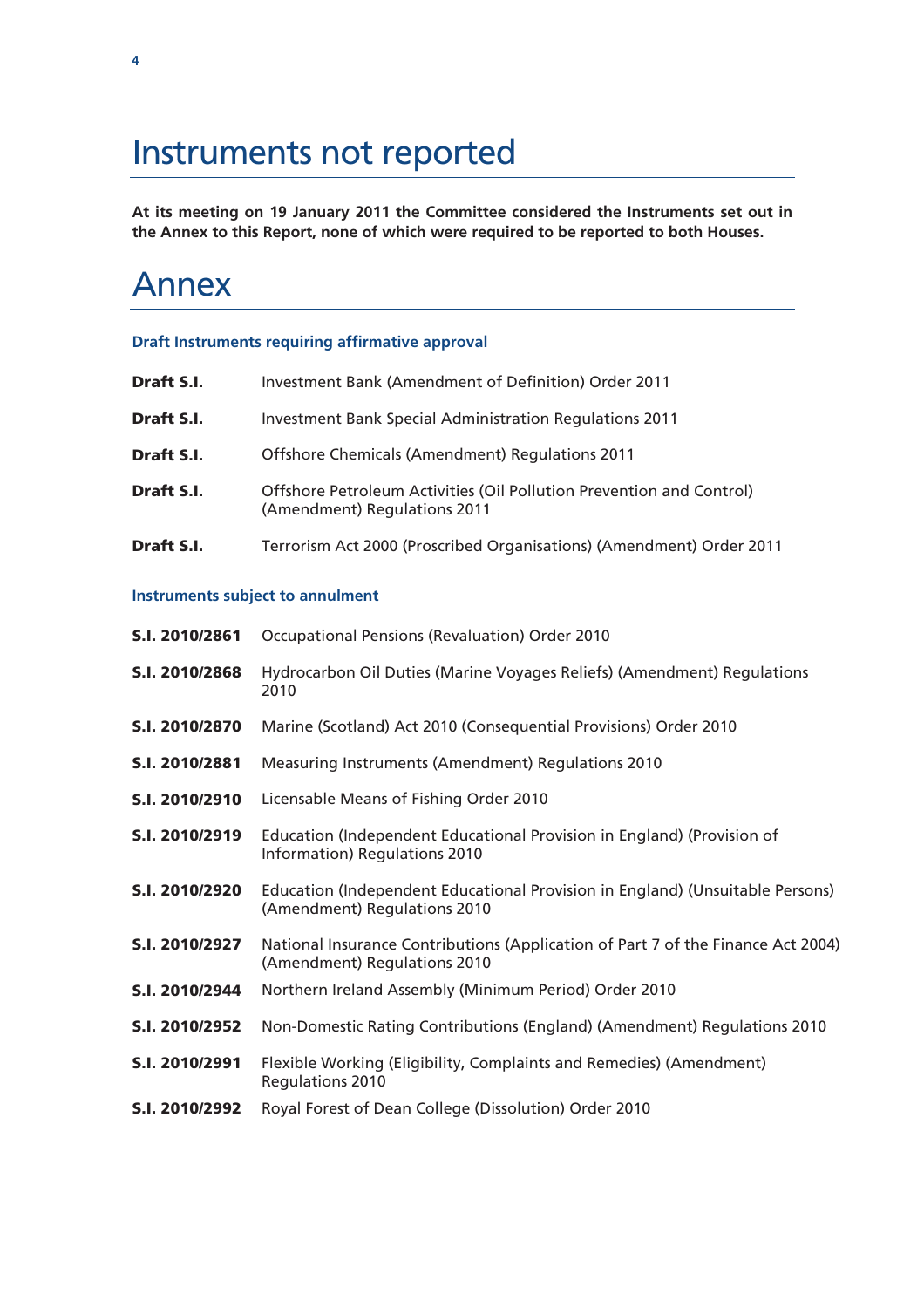#### **Instruments not subject to Parliamentary proceedings laid before Parliament**

S.I. 2010/2926 Employment Rights (Increase of Limits) Order 2010

### **Instruments not subject to Parliamentary proceedings not laid before Parliament**

|                | <b>S.I. 2010/2842</b> Legal Services Act 2007 (Commencement No. 9) Order 2010                          |
|----------------|--------------------------------------------------------------------------------------------------------|
| S.I. 2010/2854 | Veterinary Surgeons and Veterinary Practitioners (Registration) Regulations<br>Order of Council 2010   |
|                | <b>S.I. 2010/2879</b> Income Tax (Indexation) Order 2010                                               |
|                | <b>S.I. 2010/2882</b> Spring Traps Approval (Variation) (England) Order 2010                           |
| S.I. 2010/2906 | Education and Skills Act 2008 (Commencement No. 7 and Transitory Provisions)<br>Order 2010             |
|                | <b>S.I. 2010/2918</b> Lewisham Hospital National Health Service Trust (Change of Name) Order 2010      |
| S.I. 2010/2921 | Courts Act 2003 (Commencement No. 14) Order 2010                                                       |
| S.I. 2010/2938 | Finance Act 2009, Sections 23 and Schedule 2 (High Income Excess Relief Charge)<br>(Repeal) Order 2010 |
|                | S.I. 2010/2988 Policing and Crime Act 2009 (Commencement No. 7) Order 2010                             |
| S.I. 2010/2989 | Crime and Security Act 2010 (Commencement No. 1) Order 2010                                            |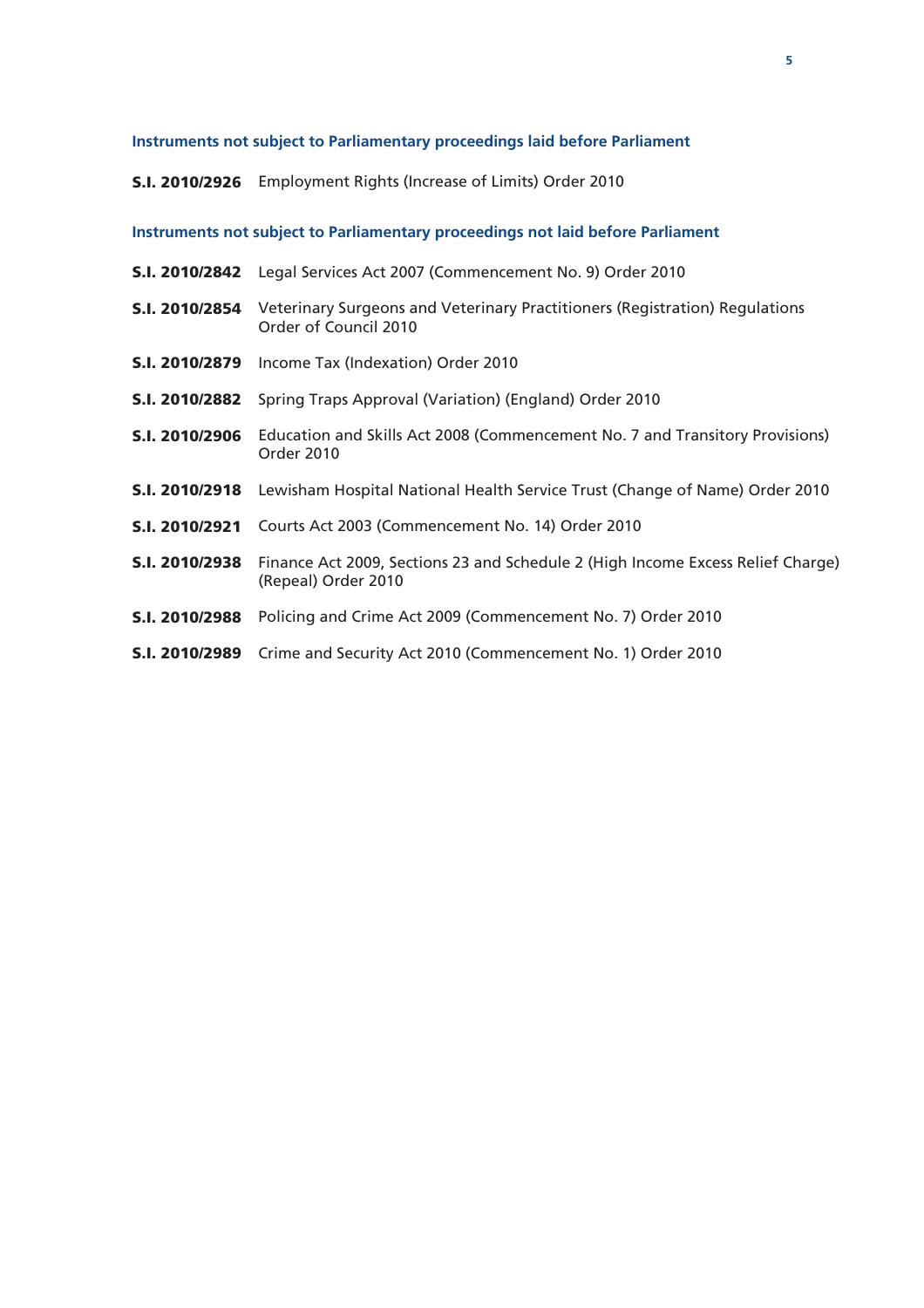# <span id="page-7-0"></span>Appendix 1

## **S.I. 2010/1903: memorandum from the Office of Gas and Electricity Markets**

*Electricity (Competitive Tenders for Offshore Transmission Licences) Regulations 2010 (S.I. 2010/1903)* 

- 1. This memorandum is submitted in response to questions from the Joint Committee on Statutory Instruments (the Committee) to the Office of Gas and Electricity M[a](#page-7-1)rkets (Ofgem)<sup>a</sup> on 8 December 2010 in relation to The Electricity (Competitive Tenders for Offshore Transmission Licences) Regulations 2010 (the regulations). The regulations were made by the Gas and Electricity Markets Authority (the Authority) and approved by the Secretary of State for Energy and Climate Change on 22 July 2010 under section 6C of the Electricity Act 1989 (the Act).
- 2. The Committee asked:

*1. Explain why regulation 3(1) defines the term 'entry conditions', which (apart from the definition) is confined to the headings.* 

*2. In relation to regulations 23 and 24 explain –* 

*a) what steps are envisaged between the preferred bidder becoming the successful bidder under regulation 23(1) and the determination by the Gas and Electricity Markets Authority to grant the successful bidder an offshore transmission licence under regulation 23(2);* 

b) what events might impede the reasonable practicability of confirming that *determination under regulation 24(6);* 

*c) why the steps and events in question are not referred to in either regulation 23 and 24; and* 

*d) why the bar in regulation 24(4) on granting an offshore transmission licence expires at the end of the period specified in paragraph 24(5) rather than at the moment of that confirmation.* 

*3. In relation to Schedule 1, paragraph 3, explain –* 

*a) whether it is intended that 31 March 2012 is to be the final start date for the reasonable time period referred to, the final end date for that period or the final date for it be notified, and* 

<span id="page-7-1"></span><sup>&</sup>lt;sup>a</sup> The Gas and Electricity Markets Authority (the Authority) is the regulator of gas and electricity markets in Great Britain. Ofgem is the Office of Gas and Electricity Markets, which supports the Authority in performing its statutory duties and functions. Whilst the terms "Ofgem" and "the Authority" are used interchangeably in this memorandum it is the Authority which is responsible for exercising the relevant statutory powers.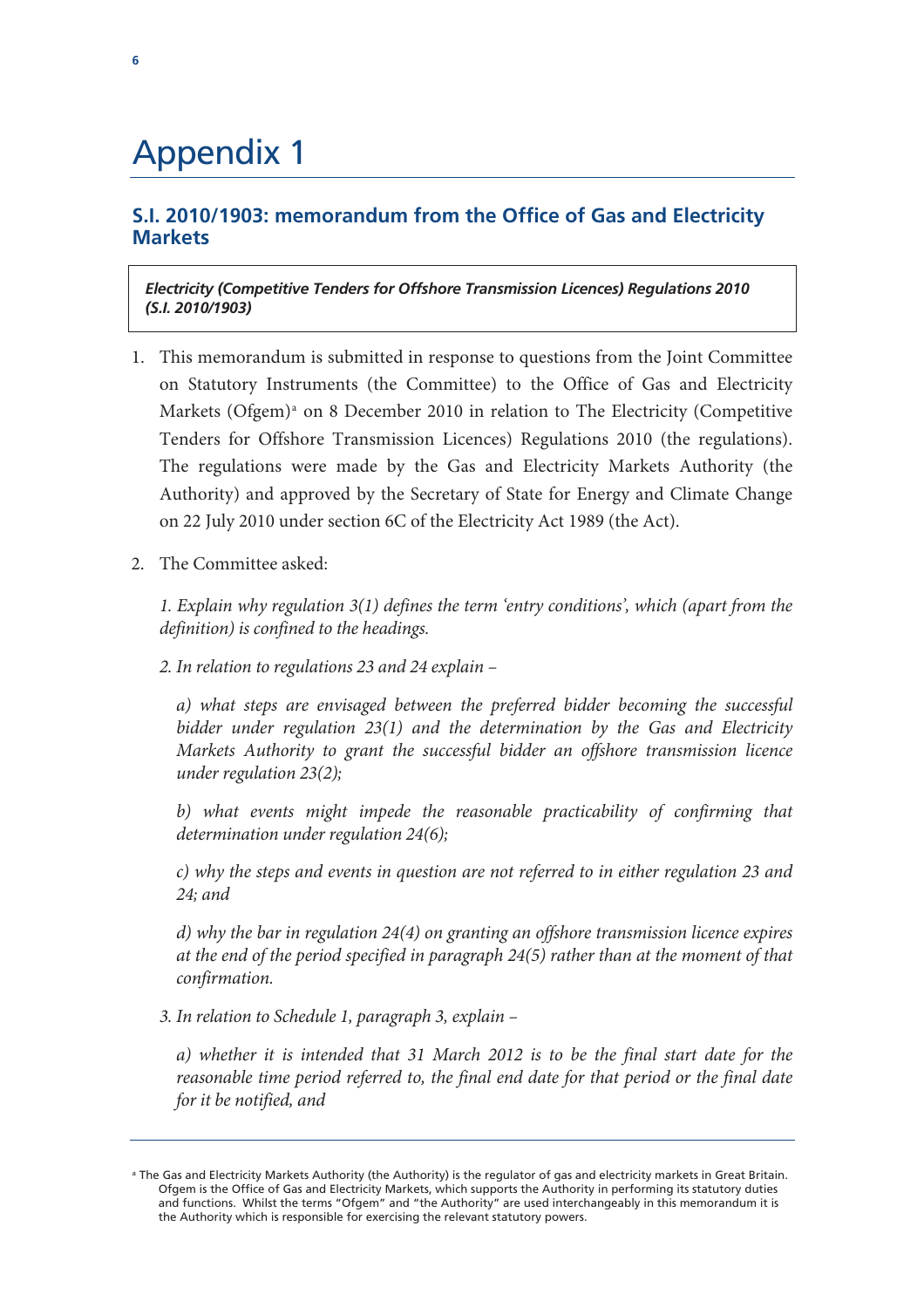*b) how that intention is achieved by the text.* 

#### Review

3. Ofgem is planning to review the regulations in 2011 to reflect recent policy developments. As with the 2009 and 2010 regulations, Ofgem will work closely with the Department of Energy and Climate Change (DECC) in carrying out this review. Accordingly, Ofgem will be consulting on amendments to the regulations in the new year and as part of that process we will be able to propose appropriate amendments to reflect any recommendations made by the Committee in relation to the questions raised above.

### Legal and regulatory framework

- 4. Under section 6C(1) of the Act, the Authority *"may by regulations make such provision as appears to it to be appropriate for facilitating the making, in prescribed cases, of a determination on a competitive basis of the person to whom an offshore transmission licence is to be granted."*
- 5. Section 6C(2) sets out provisions that the regulations to be made under section 6C(1) may include. Section 6C(2) provides:

*"[The regulations] may include –* 

*…* 

*(d) provision for regulating the manner in which applications are considered and determined."* 

6. Section 6C(3) provides:

*"Regulations under this section –* 

- *(a) may make provision by reference to a determination by the Authority or to the opinion of the Authority as to any matter…"*
- 7. The tender process set out in the regulations has been designed to reflect the principles of EU procurement law, including the EU Directive 2007/66/EC (the Remedies Directive), to ensure tenders are carried out in accordance with best practice in major infrastructure procurement.
- 8. In addition, the regulations also recognise the industry codes and technical standards which govern the legal and commercial framework of relationships between electricity industry participants. The establishment of these codes and standards is a requirement under the Electricity Transmission Licence, which is granted by Ofgem in accordance with the Act.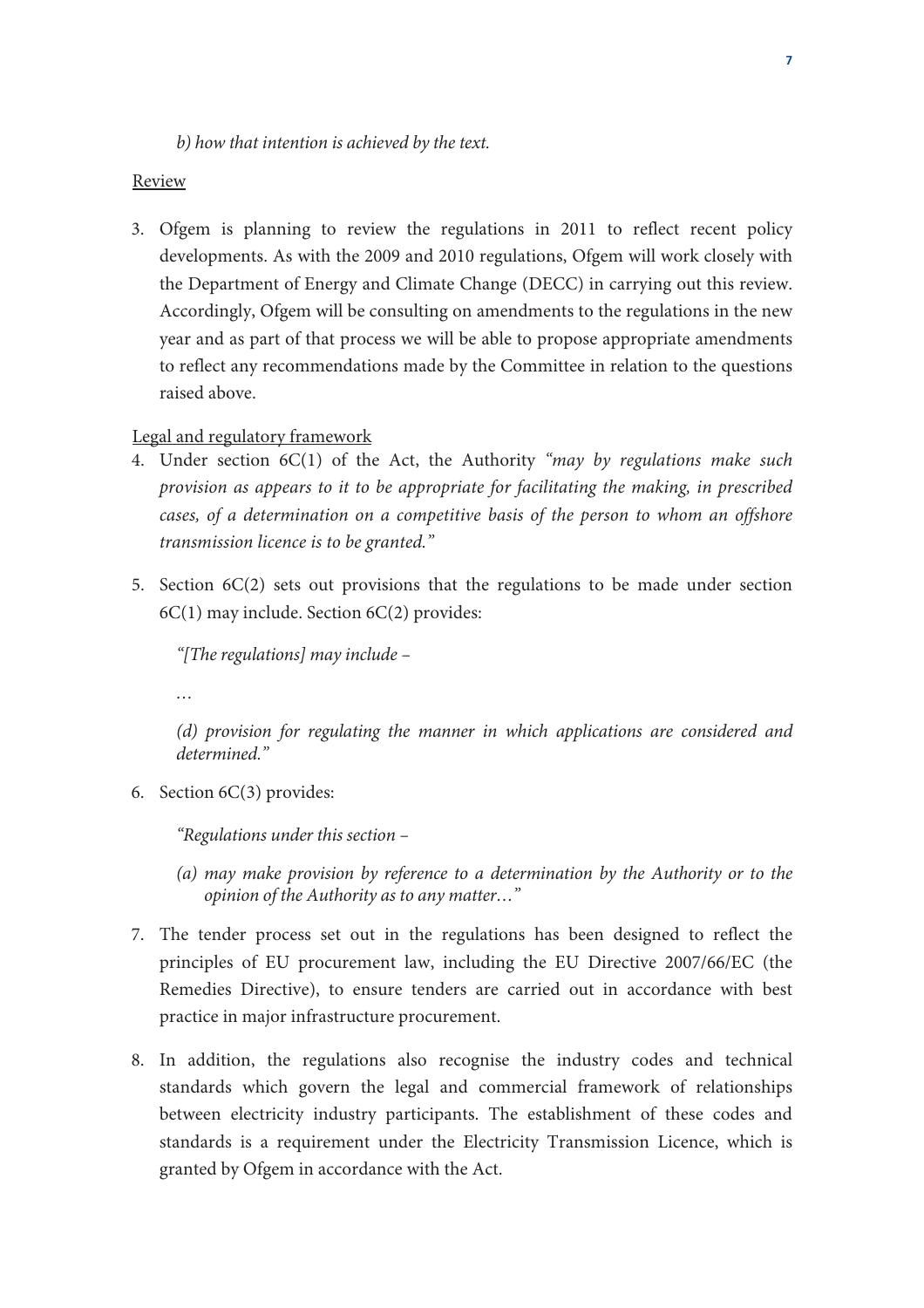#### Point 1

9. **With respect to point 1**, the definition of 'entry conditions' is redundant in the current version of the regulations. Ofgem is grateful to the Committee for bringing this error to Ofgem's attention and we undertake to address the point as part of the upcoming review.

#### Point 2

- 10. **With respect to point 2(a)**, regulation 18(4) sets out the matters *within* the control of the preferred bidder which it must satisfy in order to become the successful bidder. There are then further steps which need to be taken under the industry codes and technical standards before Ofgem can determine that the successful bidder shall be granted an offshore transmission licence.
- 11. These steps involve third party arrangements which are largely *outside* of Ofgem and the successful bidder's control and relate to interfaces which are governed by other parts of the regulatory framework, such as contractual arrangements under the industry codes between National Grid Electricity Transmission (NGET) and the developer of a qualifying project.
- 12. The detailed actions which will need to be taken by the parties to such arrangements will depend on a variety of factors, including the characteristics of the qualifying project, the commercial arrangements put in place by the successful bidder and the precise terms of the relevant industry codes and technical standards.
- 13. **With respect to point 2(b)**, regulation 24(5) reflects article 2A(2) of Directive 89/665/EC (inserted by the Remedies Directive), which is entitled 'standstill period' and provides:

*"A contract may not be concluded following the decision to award a contract falling within the scope of Directive 2004/18/EC before the expiry of a period of at least 10 calendar days with effect from the day following the date on which the contract award decision is sent to the tenderers and candidates concerned if fax or electronic means are used…"* 

14. The purpose of this 'standstill period' is to allow unsuccessful bidders the opportunity to take appropriate action if they believe they have been prejudiced by a [b](#page-9-0)reach of requirements in making the successful bidder decision. $<sup>b</sup>$  The confirmation</sup>

<span id="page-9-0"></span>**b** See Article 2C of Directive 89/665/EC (inserted by the Remedies Directive), which provides that where an application to review an authority's decision *"must be made before the expiry of a specified period, this period shall be at least 10 calendar days with effect from the day following the date on which the contracting authority's decision is sent to the tenderer…"*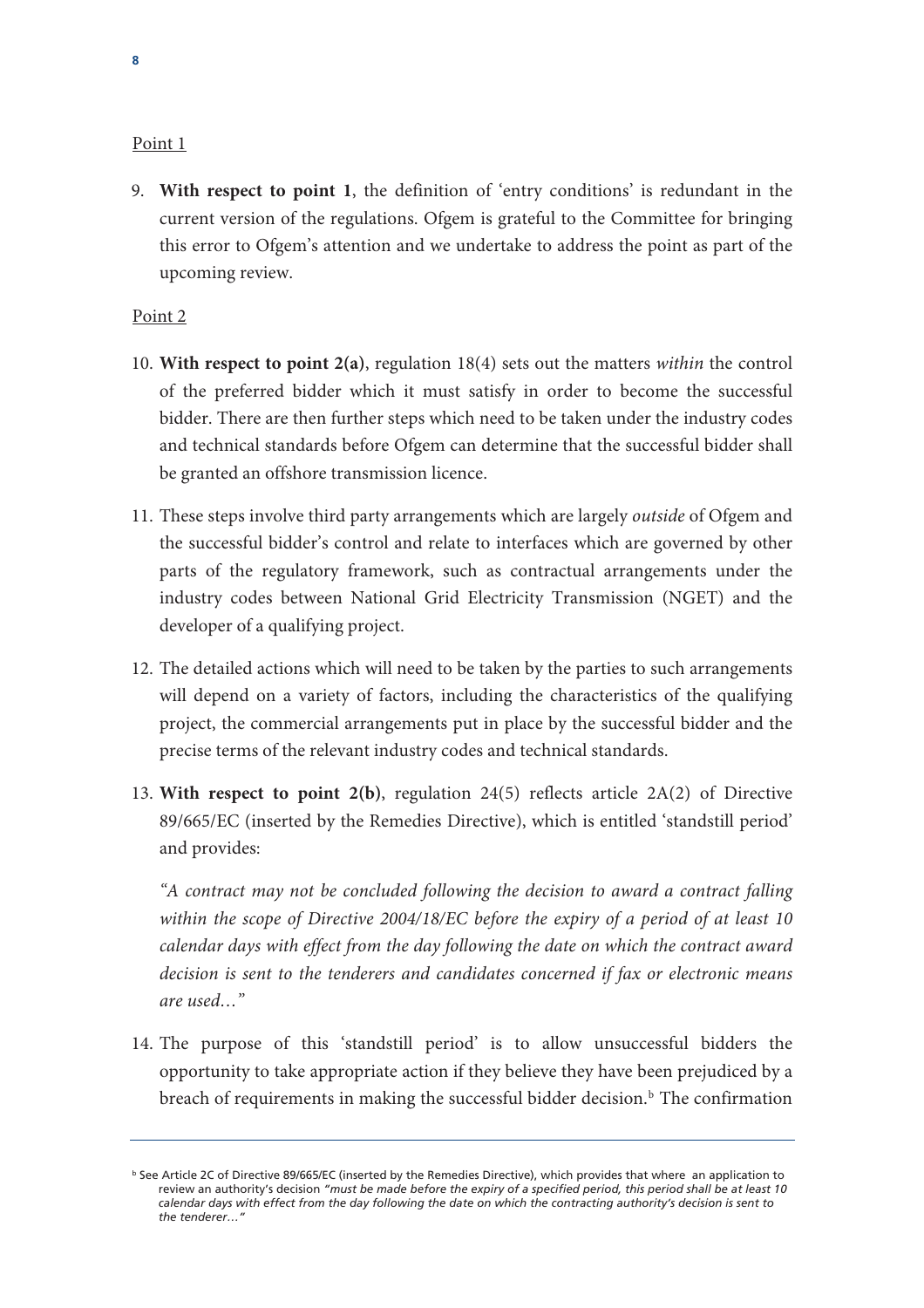of the determination under regulation 24(6) can only take place *after* the standstill period set out in regulation 24(5).

- 15. If no notice of a potential action is received then Ofgem would expect to grant the licence shortly after the expiry of the standstill period. However, should Ofgem receive notice of potential action during this standstill period, it could impede the confirmation under regulation 24(6) until the issue has been fully considered and resolved. Regulation 24(6) reflects this by requiring Ofgem to wait until it is *"reasonably practicable"* before confirming its decision.
- 16. **With respect to point 2(c)**, each qualifying project will have unique characteristics which need to be addressed on an individual basis. It is impracticable for Ofgem to specify in advance each and every step which will be required to take place in all scenarios prior to Ofgem being able to grant an offshore transmission licence.
- 17. Further, Ofgem considers that it would not be appropriate to include such steps in the regulations. As noted above, these steps involve arrangements governed by other parts of the regulatory framework and Ofgem could inadvertently circumvent other regulatory processes (particularly in respect of industry codes and technical standards) if it attempted to specify such steps in regulation 23.
- 18. Similarly, if Ofgem receives a notice of potential action during the standstill period, this may have consequential effects which cannot be adequately addressed in regulation 24:
	- a. if the action is successful (at least in part) Ofgem may be required to revisit parts of the tender process before proceeding with the licence grant; and
	- b. even if the action is unsuccessful, the delay caused by the action may require the successful bidder to re-arrange certain conditions.
- 19. As outlined above, section 6C of the Act enables the Authority to make provision for *"regulating the manner in which applications are considered and determined"* and the regulations may *"make provision by reference to a determination by the Authority or to the opinion of the Authority as to any matter."* Regulations 23 and 24 are consistent with these provisions.
- 20. **With respect to point 2(d)**, the purpose of the bar in regulation 24(4) on granting an offshore transmission licence is to ensure that Ofgem's decision is not implemented during the standstill period, consistent with the Remedies Directive. This protects unsuccessful bidders and other interested parties who may wish to take appropriate action against the decision, therefore the bar is expressly tied to the end of the standstill period.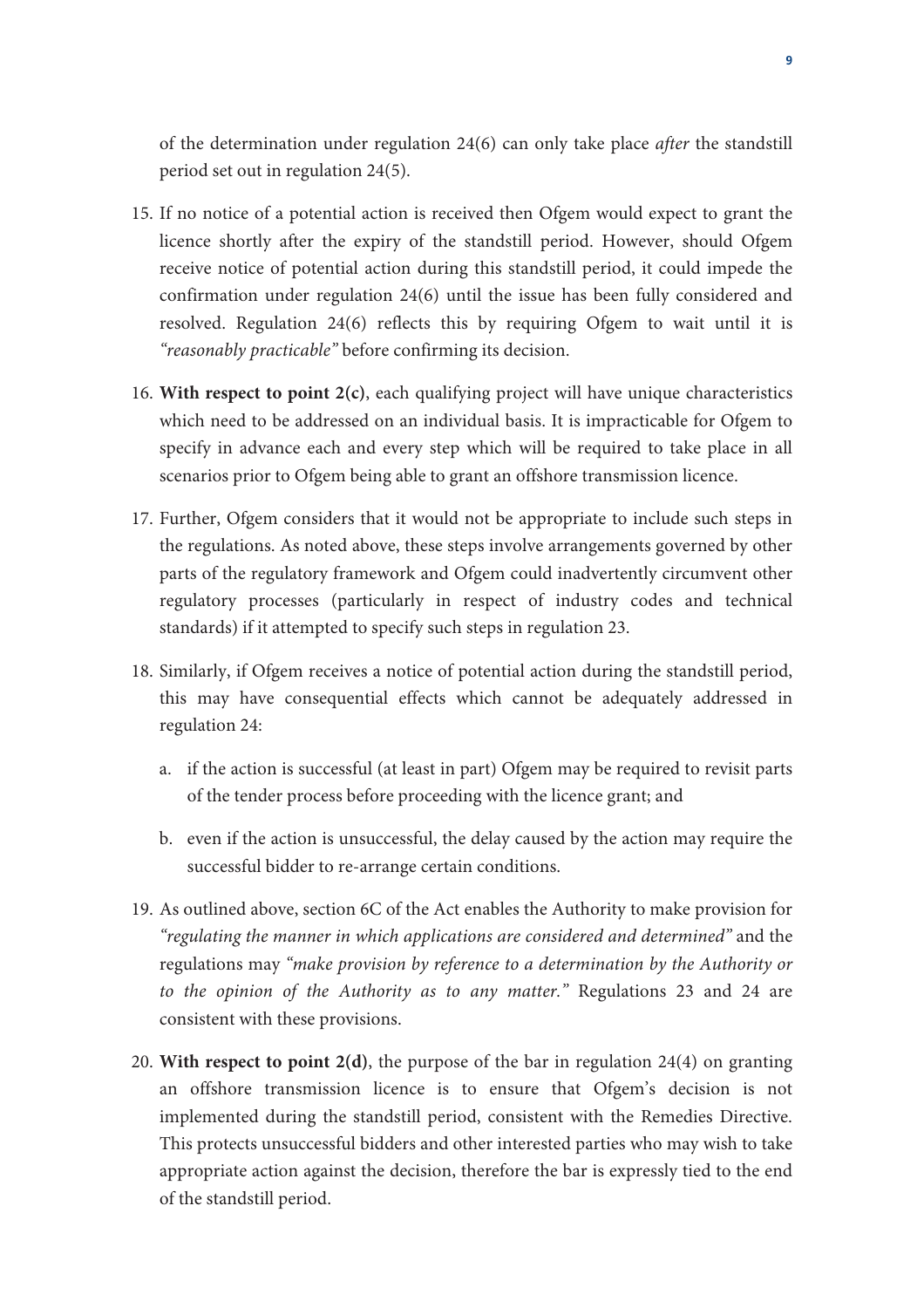- 21. Once this standstill period has expired, Ofgem is placed under an obligation to confirm its decision *"as soon as reasonably practicable"*. This protects the successful bidder by ensuring that Ofgem carries out the necessary steps and issues the licence when appropriate.
- 22. Ofgem considers that the bar should expire at the end of the period specified in regulation 24(5), as this reinforces the standstill period. In any event, Ofgem will not issue an offshore transmission licence until it has fully considered any challenges and decided that it is practicable to issue the licence, in accordance with regulation  $24(6)$ .

### Point 3

- 23. **With respect to point 3(a)** and Schedule 1, paragraph 3, the intention is that the 31 March 2012 date is to be the final end date for the reasonable time period referred to in the previous line.
- 24. **With respect to point 3(b)**, Ofgem considers that this intention is supported by the language of Schedule 1, paragraph 3, but recognises that the language could be clearer. Ofgem is grateful to the Committee for bringing this point to Ofgem's attention and we undertake to address it as part of the upcoming review.

The Office of Gas and Electricity Markets 14 December 2010